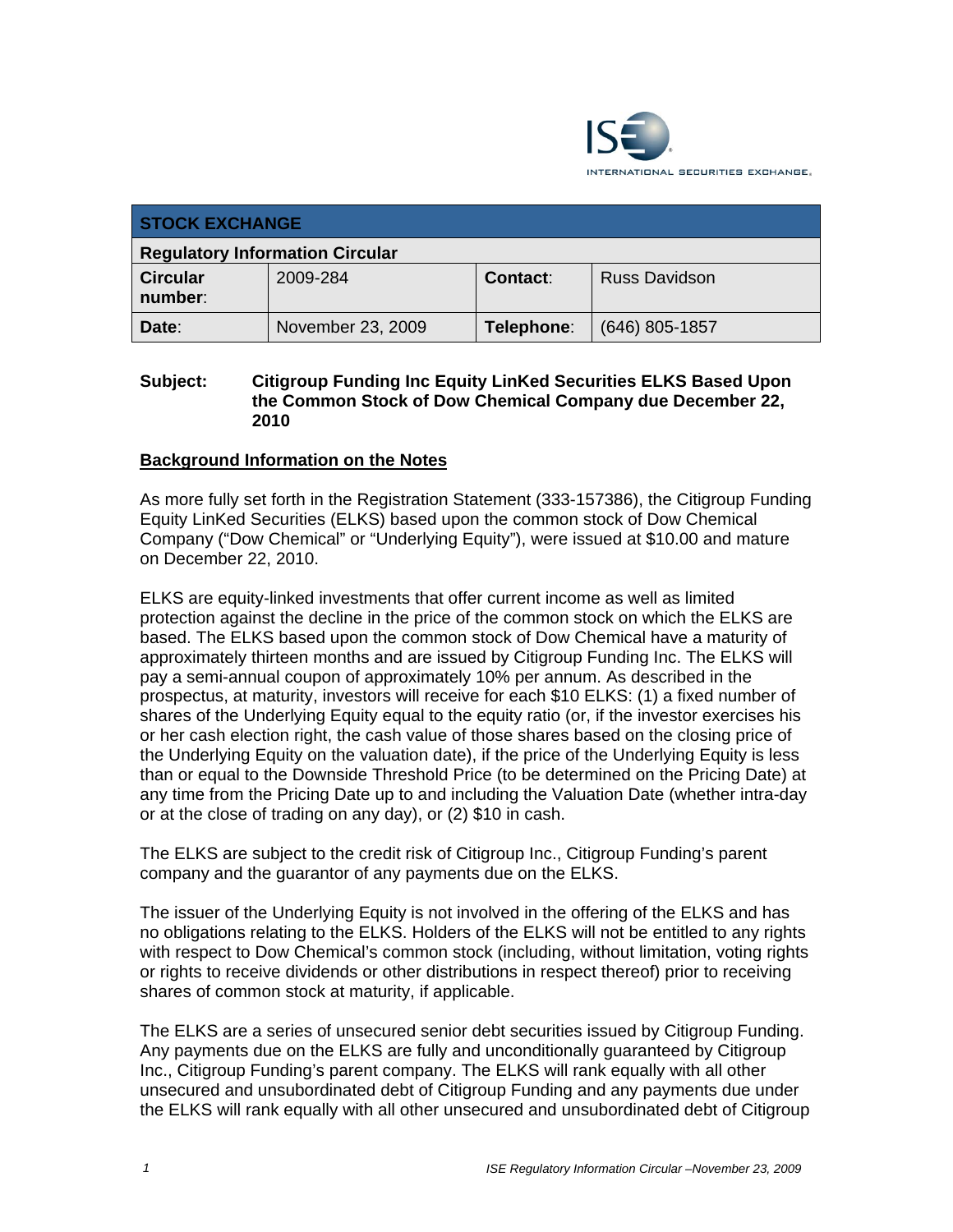Inc. The return of the principal amount of an investor's investment in the ELKS at maturity is not guaranteed.

For additional information regarding the Securities, including risks, please consult the Registration Statement and pricing supplement.

## **Principal Risks**

Citigroup Investment Research or other affiliates of Citigroup Funding may publish research reports or otherwise express opinions or provide recommendations from time to time regarding Dow Chemical's common stock or other matters that may influence the price of Dow Chemical common stock and, therefore, the value of the ELKS. Any research, opinion or recommendation expressed by Citigroup Investment Research or other Citigroup Funding affiliates may not be consistent with purchasing, holding or selling the ELKS. Other factors will also influence the value of the ELKS. One can expect that generally the market price of the underlying common stock shares on any day will affect the value of the ELKS more than any other single factor. Other factors that may influence the value of the ELKS include: supply and demand for the ELKS, volatility of the underlying stock, interest rates, economic, financial, political and regulatory or judicial events. In addition, the time remaining to maturity and the credit worthiness of Citigroup Funding Inc. may influence the pricing of the ELKS.

## **Exchange Rules Applicable to Trading in the Notes**

The Notes are considered equity securities, thus rendering trading in the Notes subject to the Exchanges' existing rules governing the trading of equity securities.

## **Trading Hours**

Trading in the Shares on ISE is on a UTP basis and is subject to ISE equity trading rules. The Shares will trade from 8:00 a.m. until 8:00 p.m. Eastern Time. Equity Electronic Access Members ("Equity EAMs") trading the Shares during the Extended Market Sessions are exposed to the risk of the lack of the calculation or dissemination of underlying index value or intraday indicative value ("IIV"). For certain derivative securities products, an updated underlying index value or IIV may not be calculated or publicly disseminated in the Extended Market hours. Since the underlying index value and IIV are not calculated or widely disseminated during Extended Market hours, an investor who is unable to calculate implied values for certain derivative securities products during Extended Market hours may be at a disadvantage to market professionals.

### **Trading Halts**

ISE will halt trading in the Shares in accordance with ISE Rule 2101(a)(2)(iii). The grounds for a halt under this Rule include a halt by the primary market because it stops trading the Shares and/or a halt because dissemination of the IIV or applicable currency spot price has ceased, or a halt for other regulatory reasons. In addition, ISE will stop trading the Shares if the primary market de-lists the Shares.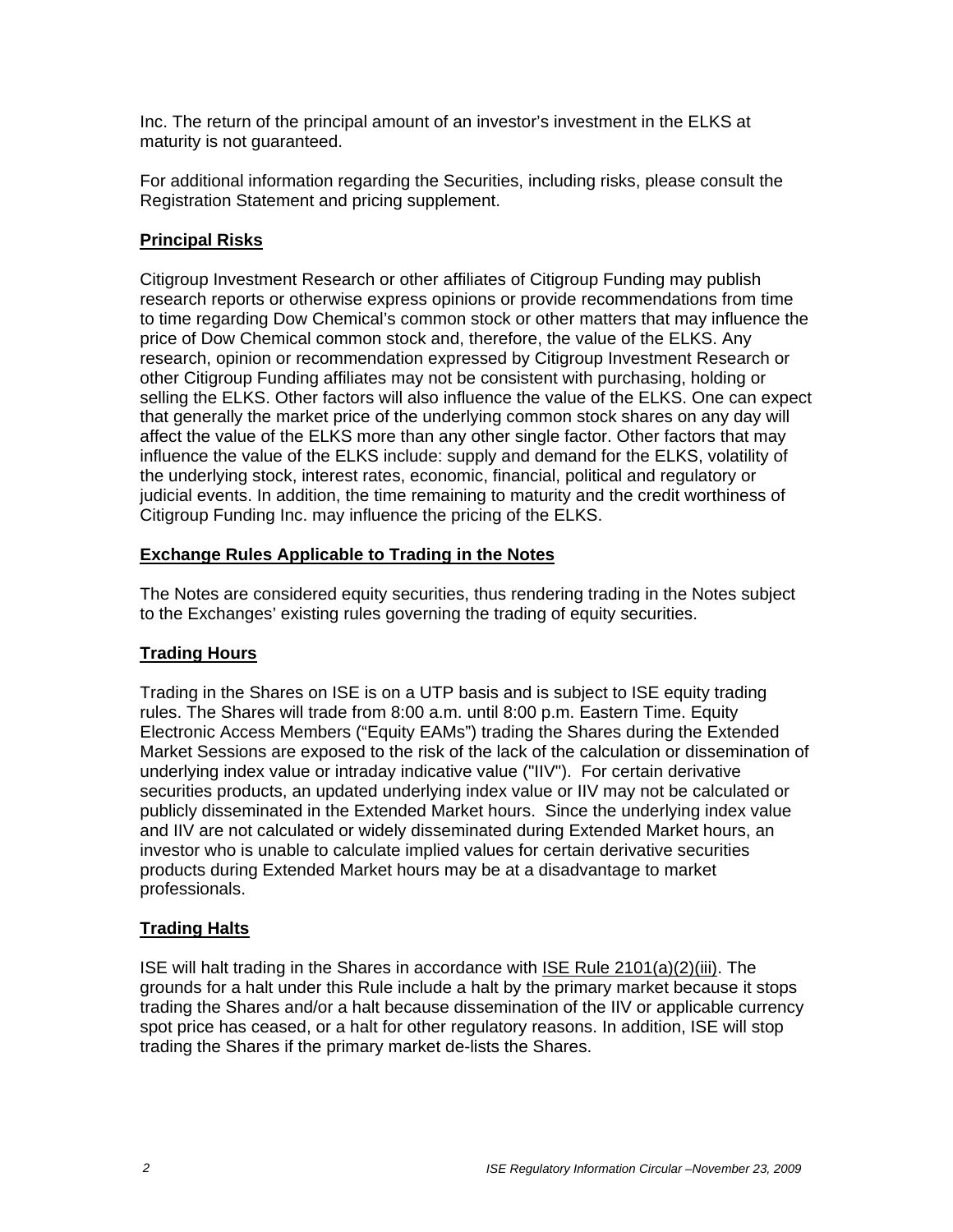**This Regulatory Information Circular is not a statutory Prospectus. Equity EAMs should consult the Registration Statement, or Prospectus for the Notes for relevant information.**